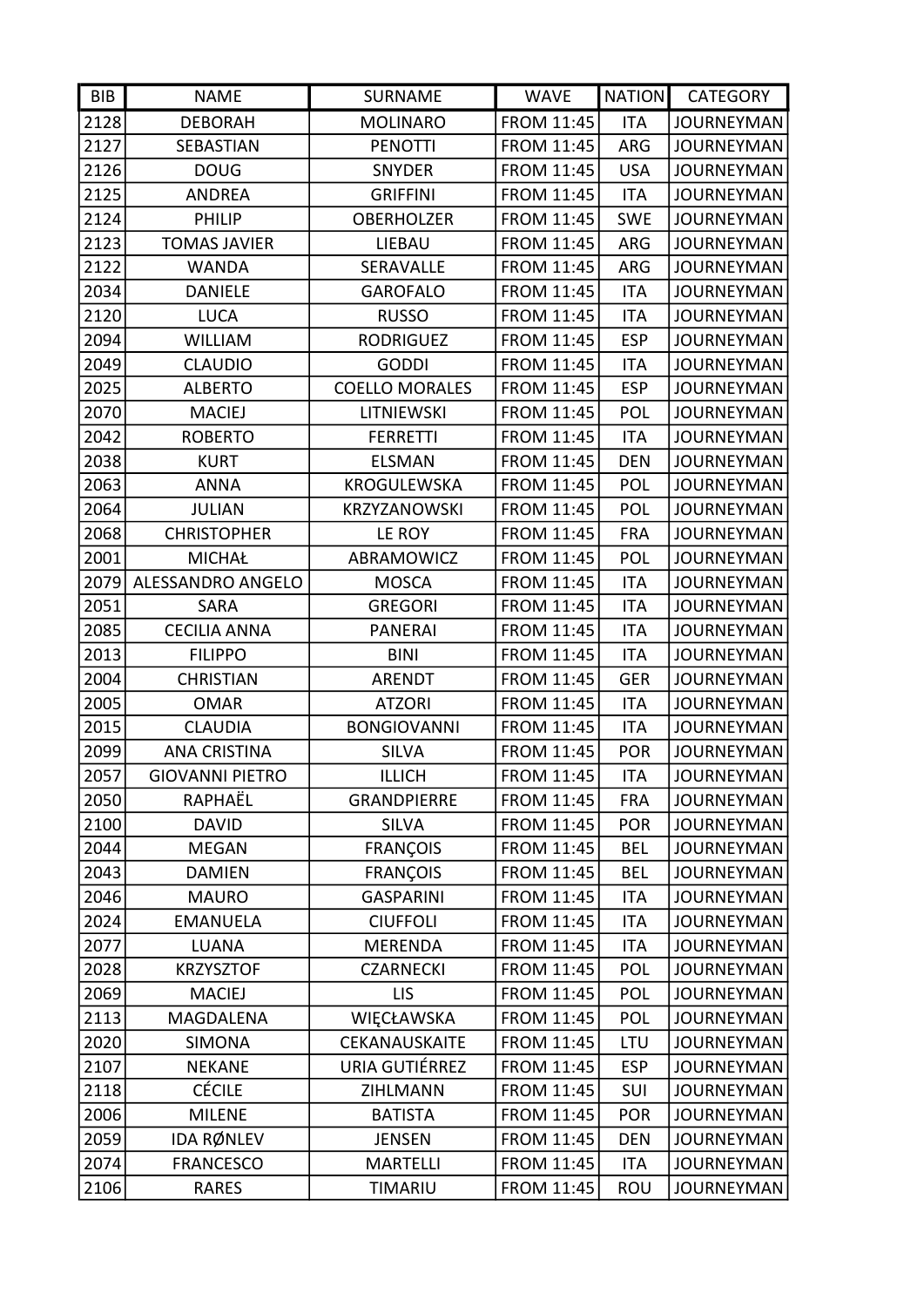| 2114<br><b>FROM 11:45</b><br><b>GER</b><br><b>JOURNEYMAN</b><br><b>MICHAEL</b><br><b>WITZLINGER</b><br>2026<br><b>JUSTIN</b><br>FROM 11:45<br><b>USA</b><br><b>COLEMAN</b><br><b>JOURNEYMAN</b><br>2002<br><b>FROM 11:45</b><br><b>POR</b><br><b>JOURNEYMAN</b><br><b>ANDREIA</b><br><b>AMARO</b><br>2018<br><b>FROM 11:45</b><br>LTU<br><b>JOURNEYMAN</b><br><b>TOMAS</b><br><b>BUROKAS</b><br>2008<br>FROM 11:45<br>EBBE<br><b>BERGMAN</b><br><b>SWE</b><br><b>JOURNEYMAN</b><br>2019<br><b>MASSIMO</b><br><b>CARLETTI</b><br><b>FROM 11:45</b><br><b>ITA</b><br><b>JOURNEYMAN</b><br>2016<br><b>FROM 11:45</b><br><b>POR</b><br><b>TIAGO</b><br><b>BRITO</b><br><b>JOURNEYMAN</b><br>2073<br>LORENZO<br><b>MARCHISIO</b><br><b>FROM 11:45</b><br><b>ITA</b><br><b>JOURNEYMAN</b><br>2036<br><b>TOMAS</b><br><b>DUBOVIKAS</b><br><b>FROM 11:45</b><br>LTU<br><b>JOURNEYMAN</b><br>2047<br><b>FROM 11:45</b><br><b>CHRISTOPHE</b><br><b>GEOFFROY</b><br><b>FRA</b><br><b>JOURNEYMAN</b><br>2048<br>FROM 11:45<br><b>JUSTINA</b><br><b>GIRIUNE</b><br>LTU<br><b>JOURNEYMAN</b><br>2067<br>LARSEN<br><b>JESPER</b><br><b>FROM 11:45</b><br><b>DEN</b><br><b>JOURNEYMAN</b><br>2052<br>LTU<br><b>DOVILE</b><br><b>GRYBAUSKAITE</b><br><b>FROM 11:45</b><br><b>JOURNEYMAN</b><br>2103<br><b>ESZTER</b><br><b>SZEKERES</b><br><b>FROM 11:45</b><br><b>HUN</b><br><b>JOURNEYMAN</b><br>2058<br><b>TIBOR ZSOLT</b><br><b>JAKSICS</b><br><b>FROM 11:45</b><br><b>HUN</b><br><b>JOURNEYMAN</b><br>ZOLTÁN DÁVID<br>2119<br><b>NAGY</b><br><b>FROM 11:45</b><br><b>HUN</b><br><b>JOURNEYMAN</b><br>2111<br>VERBESSEM<br><b>FROM 11:45</b><br><b>BART</b><br><b>BEL</b><br><b>JOURNEYMAN</b><br>2105<br><b>SIMONA</b><br><b>TILINGAITE</b><br><b>FROM 11:45</b><br>LTU<br><b>JOURNEYMAN</b><br>2056<br><b>JOSEFINE</b><br><b>HEYN</b><br><b>FROM 11:45</b><br><b>DEN</b><br><b>JOURNEYMAN</b><br>JIMENEZ GALVÁN<br>2060<br><b>FROM 11:45</b><br><b>ESP</b><br><b>NELSON</b><br><b>JOURNEYMAN</b><br>2087<br><b>JUSTE</b><br><b>FROM 11:45</b><br>LTU<br><b>JOURNEYMAN</b><br><b>PAUZAITE</b><br>2078<br><b>MIKOLAJEK</b><br><b>FROM 11:45</b><br>POL<br><b>JOURNEYMAN</b><br><b>ROBERT</b><br>2040<br><b>GIOVANNI</b><br><b>FANTONI</b><br><b>FROM 11:45</b><br><b>ITA</b><br><b>JOURNEYMAN</b><br>2091<br><b>REYES SANTANA</b><br><b>ESP</b><br><b>EDITA</b><br><b>FROM 11:45</b><br><b>JOURNEYMAN</b><br>2092<br><b>LINDE</b><br><b>REYES SANTANA</b><br><b>FROM 11:45</b><br><b>ESP</b><br><b>JOURNEYMAN</b><br>RÁDAI<br>2088<br><b>RITA</b><br><b>FROM 11:45</b><br><b>HUN</b><br><b>JOURNEYMAN</b><br>2090<br><b>FROM 11:45</b><br><b>JOURNEYMAN</b><br><b>ROBERTO</b><br><b>REY</b><br><b>ITA</b><br>KÁLMÁN<br>LÁSZLÓ<br>2061<br><b>FROM 11:45</b><br><b>HUN</b><br><b>JOURNEYMAN</b><br>2084<br><b>FROM 11:45</b><br><b>JOURNEYMAN</b><br><b>CLAUDIO</b><br><b>PANDOLFINI</b><br><b>ITA</b><br>2076<br><b>ELEONORA ROBERTA</b><br><b>FROM 11:45</b><br><b>MAURO</b><br>ITA<br><b>JOURNEYMAN</b><br>2011<br><b>MARCELLO</b><br><b>BIANCHINI</b><br><b>FROM 11:45</b><br><b>JOURNEYMAN</b><br><b>ITA</b><br>2033<br><b>FROM 11:45</b><br><b>SIMONE</b><br><b>DIDOMENICO</b><br><b>ITA</b><br><b>JOURNEYMAN</b><br>2030<br>ALESSANDRO<br><b>DE MARCHI</b><br><b>FROM 11:45</b><br><b>ITA</b><br><b>JOURNEYMAN</b><br>2045<br><b>SIMON</b><br><b>FRANZ</b><br><b>FROM 11:45</b><br><b>JOURNEYMAN</b><br>GER<br><b>FROM 11:45</b><br>2065<br><b>WOJCIECH</b><br><b>KUCZ</b><br>POL<br><b>JOURNEYMAN</b><br>2072<br>LORENZONI<br><b>FROM 11:45</b><br><b>GIOVANNI</b><br><b>ITA</b><br><b>JOURNEYMAN</b><br>2086<br><b>PASCHETTO</b><br><b>FROM 11:45</b><br><b>FRANCESCA</b><br><b>ITA</b><br><b>JOURNEYMAN</b><br>2115<br>FROM 11:45<br>ZAFIROPOULOS<br><b>GRE</b><br><b>JOURNEYMAN</b><br><b>HARRIS</b><br>2102<br><b>PANAGIOTIS</b><br><b>STAMOS</b><br><b>FROM 11:45</b><br><b>GRE</b><br><b>JOURNEYMAN</b><br>2101<br><b>FROM 11:45</b><br><b>FABRIZIO</b><br><b>SPUNTON</b><br>ITA<br><b>JOURNEYMAN</b><br>2104<br>LILL<br><b>THUNBERG</b><br><b>FROM 11:45</b><br><b>JOURNEYMAN</b><br><b>SWE</b><br>2032<br><b>FROM 11:45</b><br><b>RAFFAELE</b><br><b>DESTEFANIS</b><br><b>ITA</b><br><b>JOURNEYMAN</b><br>2075<br><b>FROM 11:45</b><br><b>EVA</b><br><b>MARTIGNETTI</b><br><b>ITA</b><br><b>JOURNEYMAN</b><br>2017<br><b>FROM 11:45</b><br>ADAM<br><b>BUDZYNSKI</b><br><b>POL</b><br><b>JOURNEYMAN</b><br><b>FROM 11:45</b><br>2003<br><b>GIACOMO</b><br><b>ANDREOTTI</b><br>ITA<br><b>JOURNEYMAN</b><br>VACKOVÁ<br>2108<br><b>FROM 11:45</b><br><b>CZE</b><br><b>TEREZA</b><br><b>JOURNEYMAN</b> |  |  |  |
|----------------------------------------------------------------------------------------------------------------------------------------------------------------------------------------------------------------------------------------------------------------------------------------------------------------------------------------------------------------------------------------------------------------------------------------------------------------------------------------------------------------------------------------------------------------------------------------------------------------------------------------------------------------------------------------------------------------------------------------------------------------------------------------------------------------------------------------------------------------------------------------------------------------------------------------------------------------------------------------------------------------------------------------------------------------------------------------------------------------------------------------------------------------------------------------------------------------------------------------------------------------------------------------------------------------------------------------------------------------------------------------------------------------------------------------------------------------------------------------------------------------------------------------------------------------------------------------------------------------------------------------------------------------------------------------------------------------------------------------------------------------------------------------------------------------------------------------------------------------------------------------------------------------------------------------------------------------------------------------------------------------------------------------------------------------------------------------------------------------------------------------------------------------------------------------------------------------------------------------------------------------------------------------------------------------------------------------------------------------------------------------------------------------------------------------------------------------------------------------------------------------------------------------------------------------------------------------------------------------------------------------------------------------------------------------------------------------------------------------------------------------------------------------------------------------------------------------------------------------------------------------------------------------------------------------------------------------------------------------------------------------------------------------------------------------------------------------------------------------------------------------------------------------------------------------------------------------------------------------------------------------------------------------------------------------------------------------------------------------------------------------------------------------------------------------------------------------------------------------------------------------------------------------------------------------------------------------------------------------------------------------------------------------------------------------------------------------------------------------------------------------------------------------------------------------------------------------------------------------------------------------------------------------------------------------------------------------------------------------------------------------------------------------------------------------------------------------------------------------------------------------------------------------------------------------------------------------------------------------------------------------------------------------------------------------------------------------------------------------------------------------------------------------------------------------------------------------------------------------------------------------------------------------------------------------------------------------------------|--|--|--|
|                                                                                                                                                                                                                                                                                                                                                                                                                                                                                                                                                                                                                                                                                                                                                                                                                                                                                                                                                                                                                                                                                                                                                                                                                                                                                                                                                                                                                                                                                                                                                                                                                                                                                                                                                                                                                                                                                                                                                                                                                                                                                                                                                                                                                                                                                                                                                                                                                                                                                                                                                                                                                                                                                                                                                                                                                                                                                                                                                                                                                                                                                                                                                                                                                                                                                                                                                                                                                                                                                                                                                                                                                                                                                                                                                                                                                                                                                                                                                                                                                                                                                                                                                                                                                                                                                                                                                                                                                                                                                                                                                                                                    |  |  |  |
|                                                                                                                                                                                                                                                                                                                                                                                                                                                                                                                                                                                                                                                                                                                                                                                                                                                                                                                                                                                                                                                                                                                                                                                                                                                                                                                                                                                                                                                                                                                                                                                                                                                                                                                                                                                                                                                                                                                                                                                                                                                                                                                                                                                                                                                                                                                                                                                                                                                                                                                                                                                                                                                                                                                                                                                                                                                                                                                                                                                                                                                                                                                                                                                                                                                                                                                                                                                                                                                                                                                                                                                                                                                                                                                                                                                                                                                                                                                                                                                                                                                                                                                                                                                                                                                                                                                                                                                                                                                                                                                                                                                                    |  |  |  |
|                                                                                                                                                                                                                                                                                                                                                                                                                                                                                                                                                                                                                                                                                                                                                                                                                                                                                                                                                                                                                                                                                                                                                                                                                                                                                                                                                                                                                                                                                                                                                                                                                                                                                                                                                                                                                                                                                                                                                                                                                                                                                                                                                                                                                                                                                                                                                                                                                                                                                                                                                                                                                                                                                                                                                                                                                                                                                                                                                                                                                                                                                                                                                                                                                                                                                                                                                                                                                                                                                                                                                                                                                                                                                                                                                                                                                                                                                                                                                                                                                                                                                                                                                                                                                                                                                                                                                                                                                                                                                                                                                                                                    |  |  |  |
|                                                                                                                                                                                                                                                                                                                                                                                                                                                                                                                                                                                                                                                                                                                                                                                                                                                                                                                                                                                                                                                                                                                                                                                                                                                                                                                                                                                                                                                                                                                                                                                                                                                                                                                                                                                                                                                                                                                                                                                                                                                                                                                                                                                                                                                                                                                                                                                                                                                                                                                                                                                                                                                                                                                                                                                                                                                                                                                                                                                                                                                                                                                                                                                                                                                                                                                                                                                                                                                                                                                                                                                                                                                                                                                                                                                                                                                                                                                                                                                                                                                                                                                                                                                                                                                                                                                                                                                                                                                                                                                                                                                                    |  |  |  |
|                                                                                                                                                                                                                                                                                                                                                                                                                                                                                                                                                                                                                                                                                                                                                                                                                                                                                                                                                                                                                                                                                                                                                                                                                                                                                                                                                                                                                                                                                                                                                                                                                                                                                                                                                                                                                                                                                                                                                                                                                                                                                                                                                                                                                                                                                                                                                                                                                                                                                                                                                                                                                                                                                                                                                                                                                                                                                                                                                                                                                                                                                                                                                                                                                                                                                                                                                                                                                                                                                                                                                                                                                                                                                                                                                                                                                                                                                                                                                                                                                                                                                                                                                                                                                                                                                                                                                                                                                                                                                                                                                                                                    |  |  |  |
|                                                                                                                                                                                                                                                                                                                                                                                                                                                                                                                                                                                                                                                                                                                                                                                                                                                                                                                                                                                                                                                                                                                                                                                                                                                                                                                                                                                                                                                                                                                                                                                                                                                                                                                                                                                                                                                                                                                                                                                                                                                                                                                                                                                                                                                                                                                                                                                                                                                                                                                                                                                                                                                                                                                                                                                                                                                                                                                                                                                                                                                                                                                                                                                                                                                                                                                                                                                                                                                                                                                                                                                                                                                                                                                                                                                                                                                                                                                                                                                                                                                                                                                                                                                                                                                                                                                                                                                                                                                                                                                                                                                                    |  |  |  |
|                                                                                                                                                                                                                                                                                                                                                                                                                                                                                                                                                                                                                                                                                                                                                                                                                                                                                                                                                                                                                                                                                                                                                                                                                                                                                                                                                                                                                                                                                                                                                                                                                                                                                                                                                                                                                                                                                                                                                                                                                                                                                                                                                                                                                                                                                                                                                                                                                                                                                                                                                                                                                                                                                                                                                                                                                                                                                                                                                                                                                                                                                                                                                                                                                                                                                                                                                                                                                                                                                                                                                                                                                                                                                                                                                                                                                                                                                                                                                                                                                                                                                                                                                                                                                                                                                                                                                                                                                                                                                                                                                                                                    |  |  |  |
|                                                                                                                                                                                                                                                                                                                                                                                                                                                                                                                                                                                                                                                                                                                                                                                                                                                                                                                                                                                                                                                                                                                                                                                                                                                                                                                                                                                                                                                                                                                                                                                                                                                                                                                                                                                                                                                                                                                                                                                                                                                                                                                                                                                                                                                                                                                                                                                                                                                                                                                                                                                                                                                                                                                                                                                                                                                                                                                                                                                                                                                                                                                                                                                                                                                                                                                                                                                                                                                                                                                                                                                                                                                                                                                                                                                                                                                                                                                                                                                                                                                                                                                                                                                                                                                                                                                                                                                                                                                                                                                                                                                                    |  |  |  |
|                                                                                                                                                                                                                                                                                                                                                                                                                                                                                                                                                                                                                                                                                                                                                                                                                                                                                                                                                                                                                                                                                                                                                                                                                                                                                                                                                                                                                                                                                                                                                                                                                                                                                                                                                                                                                                                                                                                                                                                                                                                                                                                                                                                                                                                                                                                                                                                                                                                                                                                                                                                                                                                                                                                                                                                                                                                                                                                                                                                                                                                                                                                                                                                                                                                                                                                                                                                                                                                                                                                                                                                                                                                                                                                                                                                                                                                                                                                                                                                                                                                                                                                                                                                                                                                                                                                                                                                                                                                                                                                                                                                                    |  |  |  |
|                                                                                                                                                                                                                                                                                                                                                                                                                                                                                                                                                                                                                                                                                                                                                                                                                                                                                                                                                                                                                                                                                                                                                                                                                                                                                                                                                                                                                                                                                                                                                                                                                                                                                                                                                                                                                                                                                                                                                                                                                                                                                                                                                                                                                                                                                                                                                                                                                                                                                                                                                                                                                                                                                                                                                                                                                                                                                                                                                                                                                                                                                                                                                                                                                                                                                                                                                                                                                                                                                                                                                                                                                                                                                                                                                                                                                                                                                                                                                                                                                                                                                                                                                                                                                                                                                                                                                                                                                                                                                                                                                                                                    |  |  |  |
|                                                                                                                                                                                                                                                                                                                                                                                                                                                                                                                                                                                                                                                                                                                                                                                                                                                                                                                                                                                                                                                                                                                                                                                                                                                                                                                                                                                                                                                                                                                                                                                                                                                                                                                                                                                                                                                                                                                                                                                                                                                                                                                                                                                                                                                                                                                                                                                                                                                                                                                                                                                                                                                                                                                                                                                                                                                                                                                                                                                                                                                                                                                                                                                                                                                                                                                                                                                                                                                                                                                                                                                                                                                                                                                                                                                                                                                                                                                                                                                                                                                                                                                                                                                                                                                                                                                                                                                                                                                                                                                                                                                                    |  |  |  |
|                                                                                                                                                                                                                                                                                                                                                                                                                                                                                                                                                                                                                                                                                                                                                                                                                                                                                                                                                                                                                                                                                                                                                                                                                                                                                                                                                                                                                                                                                                                                                                                                                                                                                                                                                                                                                                                                                                                                                                                                                                                                                                                                                                                                                                                                                                                                                                                                                                                                                                                                                                                                                                                                                                                                                                                                                                                                                                                                                                                                                                                                                                                                                                                                                                                                                                                                                                                                                                                                                                                                                                                                                                                                                                                                                                                                                                                                                                                                                                                                                                                                                                                                                                                                                                                                                                                                                                                                                                                                                                                                                                                                    |  |  |  |
|                                                                                                                                                                                                                                                                                                                                                                                                                                                                                                                                                                                                                                                                                                                                                                                                                                                                                                                                                                                                                                                                                                                                                                                                                                                                                                                                                                                                                                                                                                                                                                                                                                                                                                                                                                                                                                                                                                                                                                                                                                                                                                                                                                                                                                                                                                                                                                                                                                                                                                                                                                                                                                                                                                                                                                                                                                                                                                                                                                                                                                                                                                                                                                                                                                                                                                                                                                                                                                                                                                                                                                                                                                                                                                                                                                                                                                                                                                                                                                                                                                                                                                                                                                                                                                                                                                                                                                                                                                                                                                                                                                                                    |  |  |  |
|                                                                                                                                                                                                                                                                                                                                                                                                                                                                                                                                                                                                                                                                                                                                                                                                                                                                                                                                                                                                                                                                                                                                                                                                                                                                                                                                                                                                                                                                                                                                                                                                                                                                                                                                                                                                                                                                                                                                                                                                                                                                                                                                                                                                                                                                                                                                                                                                                                                                                                                                                                                                                                                                                                                                                                                                                                                                                                                                                                                                                                                                                                                                                                                                                                                                                                                                                                                                                                                                                                                                                                                                                                                                                                                                                                                                                                                                                                                                                                                                                                                                                                                                                                                                                                                                                                                                                                                                                                                                                                                                                                                                    |  |  |  |
|                                                                                                                                                                                                                                                                                                                                                                                                                                                                                                                                                                                                                                                                                                                                                                                                                                                                                                                                                                                                                                                                                                                                                                                                                                                                                                                                                                                                                                                                                                                                                                                                                                                                                                                                                                                                                                                                                                                                                                                                                                                                                                                                                                                                                                                                                                                                                                                                                                                                                                                                                                                                                                                                                                                                                                                                                                                                                                                                                                                                                                                                                                                                                                                                                                                                                                                                                                                                                                                                                                                                                                                                                                                                                                                                                                                                                                                                                                                                                                                                                                                                                                                                                                                                                                                                                                                                                                                                                                                                                                                                                                                                    |  |  |  |
|                                                                                                                                                                                                                                                                                                                                                                                                                                                                                                                                                                                                                                                                                                                                                                                                                                                                                                                                                                                                                                                                                                                                                                                                                                                                                                                                                                                                                                                                                                                                                                                                                                                                                                                                                                                                                                                                                                                                                                                                                                                                                                                                                                                                                                                                                                                                                                                                                                                                                                                                                                                                                                                                                                                                                                                                                                                                                                                                                                                                                                                                                                                                                                                                                                                                                                                                                                                                                                                                                                                                                                                                                                                                                                                                                                                                                                                                                                                                                                                                                                                                                                                                                                                                                                                                                                                                                                                                                                                                                                                                                                                                    |  |  |  |
|                                                                                                                                                                                                                                                                                                                                                                                                                                                                                                                                                                                                                                                                                                                                                                                                                                                                                                                                                                                                                                                                                                                                                                                                                                                                                                                                                                                                                                                                                                                                                                                                                                                                                                                                                                                                                                                                                                                                                                                                                                                                                                                                                                                                                                                                                                                                                                                                                                                                                                                                                                                                                                                                                                                                                                                                                                                                                                                                                                                                                                                                                                                                                                                                                                                                                                                                                                                                                                                                                                                                                                                                                                                                                                                                                                                                                                                                                                                                                                                                                                                                                                                                                                                                                                                                                                                                                                                                                                                                                                                                                                                                    |  |  |  |
|                                                                                                                                                                                                                                                                                                                                                                                                                                                                                                                                                                                                                                                                                                                                                                                                                                                                                                                                                                                                                                                                                                                                                                                                                                                                                                                                                                                                                                                                                                                                                                                                                                                                                                                                                                                                                                                                                                                                                                                                                                                                                                                                                                                                                                                                                                                                                                                                                                                                                                                                                                                                                                                                                                                                                                                                                                                                                                                                                                                                                                                                                                                                                                                                                                                                                                                                                                                                                                                                                                                                                                                                                                                                                                                                                                                                                                                                                                                                                                                                                                                                                                                                                                                                                                                                                                                                                                                                                                                                                                                                                                                                    |  |  |  |
|                                                                                                                                                                                                                                                                                                                                                                                                                                                                                                                                                                                                                                                                                                                                                                                                                                                                                                                                                                                                                                                                                                                                                                                                                                                                                                                                                                                                                                                                                                                                                                                                                                                                                                                                                                                                                                                                                                                                                                                                                                                                                                                                                                                                                                                                                                                                                                                                                                                                                                                                                                                                                                                                                                                                                                                                                                                                                                                                                                                                                                                                                                                                                                                                                                                                                                                                                                                                                                                                                                                                                                                                                                                                                                                                                                                                                                                                                                                                                                                                                                                                                                                                                                                                                                                                                                                                                                                                                                                                                                                                                                                                    |  |  |  |
|                                                                                                                                                                                                                                                                                                                                                                                                                                                                                                                                                                                                                                                                                                                                                                                                                                                                                                                                                                                                                                                                                                                                                                                                                                                                                                                                                                                                                                                                                                                                                                                                                                                                                                                                                                                                                                                                                                                                                                                                                                                                                                                                                                                                                                                                                                                                                                                                                                                                                                                                                                                                                                                                                                                                                                                                                                                                                                                                                                                                                                                                                                                                                                                                                                                                                                                                                                                                                                                                                                                                                                                                                                                                                                                                                                                                                                                                                                                                                                                                                                                                                                                                                                                                                                                                                                                                                                                                                                                                                                                                                                                                    |  |  |  |
|                                                                                                                                                                                                                                                                                                                                                                                                                                                                                                                                                                                                                                                                                                                                                                                                                                                                                                                                                                                                                                                                                                                                                                                                                                                                                                                                                                                                                                                                                                                                                                                                                                                                                                                                                                                                                                                                                                                                                                                                                                                                                                                                                                                                                                                                                                                                                                                                                                                                                                                                                                                                                                                                                                                                                                                                                                                                                                                                                                                                                                                                                                                                                                                                                                                                                                                                                                                                                                                                                                                                                                                                                                                                                                                                                                                                                                                                                                                                                                                                                                                                                                                                                                                                                                                                                                                                                                                                                                                                                                                                                                                                    |  |  |  |
|                                                                                                                                                                                                                                                                                                                                                                                                                                                                                                                                                                                                                                                                                                                                                                                                                                                                                                                                                                                                                                                                                                                                                                                                                                                                                                                                                                                                                                                                                                                                                                                                                                                                                                                                                                                                                                                                                                                                                                                                                                                                                                                                                                                                                                                                                                                                                                                                                                                                                                                                                                                                                                                                                                                                                                                                                                                                                                                                                                                                                                                                                                                                                                                                                                                                                                                                                                                                                                                                                                                                                                                                                                                                                                                                                                                                                                                                                                                                                                                                                                                                                                                                                                                                                                                                                                                                                                                                                                                                                                                                                                                                    |  |  |  |
|                                                                                                                                                                                                                                                                                                                                                                                                                                                                                                                                                                                                                                                                                                                                                                                                                                                                                                                                                                                                                                                                                                                                                                                                                                                                                                                                                                                                                                                                                                                                                                                                                                                                                                                                                                                                                                                                                                                                                                                                                                                                                                                                                                                                                                                                                                                                                                                                                                                                                                                                                                                                                                                                                                                                                                                                                                                                                                                                                                                                                                                                                                                                                                                                                                                                                                                                                                                                                                                                                                                                                                                                                                                                                                                                                                                                                                                                                                                                                                                                                                                                                                                                                                                                                                                                                                                                                                                                                                                                                                                                                                                                    |  |  |  |
|                                                                                                                                                                                                                                                                                                                                                                                                                                                                                                                                                                                                                                                                                                                                                                                                                                                                                                                                                                                                                                                                                                                                                                                                                                                                                                                                                                                                                                                                                                                                                                                                                                                                                                                                                                                                                                                                                                                                                                                                                                                                                                                                                                                                                                                                                                                                                                                                                                                                                                                                                                                                                                                                                                                                                                                                                                                                                                                                                                                                                                                                                                                                                                                                                                                                                                                                                                                                                                                                                                                                                                                                                                                                                                                                                                                                                                                                                                                                                                                                                                                                                                                                                                                                                                                                                                                                                                                                                                                                                                                                                                                                    |  |  |  |
|                                                                                                                                                                                                                                                                                                                                                                                                                                                                                                                                                                                                                                                                                                                                                                                                                                                                                                                                                                                                                                                                                                                                                                                                                                                                                                                                                                                                                                                                                                                                                                                                                                                                                                                                                                                                                                                                                                                                                                                                                                                                                                                                                                                                                                                                                                                                                                                                                                                                                                                                                                                                                                                                                                                                                                                                                                                                                                                                                                                                                                                                                                                                                                                                                                                                                                                                                                                                                                                                                                                                                                                                                                                                                                                                                                                                                                                                                                                                                                                                                                                                                                                                                                                                                                                                                                                                                                                                                                                                                                                                                                                                    |  |  |  |
|                                                                                                                                                                                                                                                                                                                                                                                                                                                                                                                                                                                                                                                                                                                                                                                                                                                                                                                                                                                                                                                                                                                                                                                                                                                                                                                                                                                                                                                                                                                                                                                                                                                                                                                                                                                                                                                                                                                                                                                                                                                                                                                                                                                                                                                                                                                                                                                                                                                                                                                                                                                                                                                                                                                                                                                                                                                                                                                                                                                                                                                                                                                                                                                                                                                                                                                                                                                                                                                                                                                                                                                                                                                                                                                                                                                                                                                                                                                                                                                                                                                                                                                                                                                                                                                                                                                                                                                                                                                                                                                                                                                                    |  |  |  |
|                                                                                                                                                                                                                                                                                                                                                                                                                                                                                                                                                                                                                                                                                                                                                                                                                                                                                                                                                                                                                                                                                                                                                                                                                                                                                                                                                                                                                                                                                                                                                                                                                                                                                                                                                                                                                                                                                                                                                                                                                                                                                                                                                                                                                                                                                                                                                                                                                                                                                                                                                                                                                                                                                                                                                                                                                                                                                                                                                                                                                                                                                                                                                                                                                                                                                                                                                                                                                                                                                                                                                                                                                                                                                                                                                                                                                                                                                                                                                                                                                                                                                                                                                                                                                                                                                                                                                                                                                                                                                                                                                                                                    |  |  |  |
|                                                                                                                                                                                                                                                                                                                                                                                                                                                                                                                                                                                                                                                                                                                                                                                                                                                                                                                                                                                                                                                                                                                                                                                                                                                                                                                                                                                                                                                                                                                                                                                                                                                                                                                                                                                                                                                                                                                                                                                                                                                                                                                                                                                                                                                                                                                                                                                                                                                                                                                                                                                                                                                                                                                                                                                                                                                                                                                                                                                                                                                                                                                                                                                                                                                                                                                                                                                                                                                                                                                                                                                                                                                                                                                                                                                                                                                                                                                                                                                                                                                                                                                                                                                                                                                                                                                                                                                                                                                                                                                                                                                                    |  |  |  |
|                                                                                                                                                                                                                                                                                                                                                                                                                                                                                                                                                                                                                                                                                                                                                                                                                                                                                                                                                                                                                                                                                                                                                                                                                                                                                                                                                                                                                                                                                                                                                                                                                                                                                                                                                                                                                                                                                                                                                                                                                                                                                                                                                                                                                                                                                                                                                                                                                                                                                                                                                                                                                                                                                                                                                                                                                                                                                                                                                                                                                                                                                                                                                                                                                                                                                                                                                                                                                                                                                                                                                                                                                                                                                                                                                                                                                                                                                                                                                                                                                                                                                                                                                                                                                                                                                                                                                                                                                                                                                                                                                                                                    |  |  |  |
|                                                                                                                                                                                                                                                                                                                                                                                                                                                                                                                                                                                                                                                                                                                                                                                                                                                                                                                                                                                                                                                                                                                                                                                                                                                                                                                                                                                                                                                                                                                                                                                                                                                                                                                                                                                                                                                                                                                                                                                                                                                                                                                                                                                                                                                                                                                                                                                                                                                                                                                                                                                                                                                                                                                                                                                                                                                                                                                                                                                                                                                                                                                                                                                                                                                                                                                                                                                                                                                                                                                                                                                                                                                                                                                                                                                                                                                                                                                                                                                                                                                                                                                                                                                                                                                                                                                                                                                                                                                                                                                                                                                                    |  |  |  |
|                                                                                                                                                                                                                                                                                                                                                                                                                                                                                                                                                                                                                                                                                                                                                                                                                                                                                                                                                                                                                                                                                                                                                                                                                                                                                                                                                                                                                                                                                                                                                                                                                                                                                                                                                                                                                                                                                                                                                                                                                                                                                                                                                                                                                                                                                                                                                                                                                                                                                                                                                                                                                                                                                                                                                                                                                                                                                                                                                                                                                                                                                                                                                                                                                                                                                                                                                                                                                                                                                                                                                                                                                                                                                                                                                                                                                                                                                                                                                                                                                                                                                                                                                                                                                                                                                                                                                                                                                                                                                                                                                                                                    |  |  |  |
|                                                                                                                                                                                                                                                                                                                                                                                                                                                                                                                                                                                                                                                                                                                                                                                                                                                                                                                                                                                                                                                                                                                                                                                                                                                                                                                                                                                                                                                                                                                                                                                                                                                                                                                                                                                                                                                                                                                                                                                                                                                                                                                                                                                                                                                                                                                                                                                                                                                                                                                                                                                                                                                                                                                                                                                                                                                                                                                                                                                                                                                                                                                                                                                                                                                                                                                                                                                                                                                                                                                                                                                                                                                                                                                                                                                                                                                                                                                                                                                                                                                                                                                                                                                                                                                                                                                                                                                                                                                                                                                                                                                                    |  |  |  |
|                                                                                                                                                                                                                                                                                                                                                                                                                                                                                                                                                                                                                                                                                                                                                                                                                                                                                                                                                                                                                                                                                                                                                                                                                                                                                                                                                                                                                                                                                                                                                                                                                                                                                                                                                                                                                                                                                                                                                                                                                                                                                                                                                                                                                                                                                                                                                                                                                                                                                                                                                                                                                                                                                                                                                                                                                                                                                                                                                                                                                                                                                                                                                                                                                                                                                                                                                                                                                                                                                                                                                                                                                                                                                                                                                                                                                                                                                                                                                                                                                                                                                                                                                                                                                                                                                                                                                                                                                                                                                                                                                                                                    |  |  |  |
|                                                                                                                                                                                                                                                                                                                                                                                                                                                                                                                                                                                                                                                                                                                                                                                                                                                                                                                                                                                                                                                                                                                                                                                                                                                                                                                                                                                                                                                                                                                                                                                                                                                                                                                                                                                                                                                                                                                                                                                                                                                                                                                                                                                                                                                                                                                                                                                                                                                                                                                                                                                                                                                                                                                                                                                                                                                                                                                                                                                                                                                                                                                                                                                                                                                                                                                                                                                                                                                                                                                                                                                                                                                                                                                                                                                                                                                                                                                                                                                                                                                                                                                                                                                                                                                                                                                                                                                                                                                                                                                                                                                                    |  |  |  |
|                                                                                                                                                                                                                                                                                                                                                                                                                                                                                                                                                                                                                                                                                                                                                                                                                                                                                                                                                                                                                                                                                                                                                                                                                                                                                                                                                                                                                                                                                                                                                                                                                                                                                                                                                                                                                                                                                                                                                                                                                                                                                                                                                                                                                                                                                                                                                                                                                                                                                                                                                                                                                                                                                                                                                                                                                                                                                                                                                                                                                                                                                                                                                                                                                                                                                                                                                                                                                                                                                                                                                                                                                                                                                                                                                                                                                                                                                                                                                                                                                                                                                                                                                                                                                                                                                                                                                                                                                                                                                                                                                                                                    |  |  |  |
|                                                                                                                                                                                                                                                                                                                                                                                                                                                                                                                                                                                                                                                                                                                                                                                                                                                                                                                                                                                                                                                                                                                                                                                                                                                                                                                                                                                                                                                                                                                                                                                                                                                                                                                                                                                                                                                                                                                                                                                                                                                                                                                                                                                                                                                                                                                                                                                                                                                                                                                                                                                                                                                                                                                                                                                                                                                                                                                                                                                                                                                                                                                                                                                                                                                                                                                                                                                                                                                                                                                                                                                                                                                                                                                                                                                                                                                                                                                                                                                                                                                                                                                                                                                                                                                                                                                                                                                                                                                                                                                                                                                                    |  |  |  |
|                                                                                                                                                                                                                                                                                                                                                                                                                                                                                                                                                                                                                                                                                                                                                                                                                                                                                                                                                                                                                                                                                                                                                                                                                                                                                                                                                                                                                                                                                                                                                                                                                                                                                                                                                                                                                                                                                                                                                                                                                                                                                                                                                                                                                                                                                                                                                                                                                                                                                                                                                                                                                                                                                                                                                                                                                                                                                                                                                                                                                                                                                                                                                                                                                                                                                                                                                                                                                                                                                                                                                                                                                                                                                                                                                                                                                                                                                                                                                                                                                                                                                                                                                                                                                                                                                                                                                                                                                                                                                                                                                                                                    |  |  |  |
|                                                                                                                                                                                                                                                                                                                                                                                                                                                                                                                                                                                                                                                                                                                                                                                                                                                                                                                                                                                                                                                                                                                                                                                                                                                                                                                                                                                                                                                                                                                                                                                                                                                                                                                                                                                                                                                                                                                                                                                                                                                                                                                                                                                                                                                                                                                                                                                                                                                                                                                                                                                                                                                                                                                                                                                                                                                                                                                                                                                                                                                                                                                                                                                                                                                                                                                                                                                                                                                                                                                                                                                                                                                                                                                                                                                                                                                                                                                                                                                                                                                                                                                                                                                                                                                                                                                                                                                                                                                                                                                                                                                                    |  |  |  |
|                                                                                                                                                                                                                                                                                                                                                                                                                                                                                                                                                                                                                                                                                                                                                                                                                                                                                                                                                                                                                                                                                                                                                                                                                                                                                                                                                                                                                                                                                                                                                                                                                                                                                                                                                                                                                                                                                                                                                                                                                                                                                                                                                                                                                                                                                                                                                                                                                                                                                                                                                                                                                                                                                                                                                                                                                                                                                                                                                                                                                                                                                                                                                                                                                                                                                                                                                                                                                                                                                                                                                                                                                                                                                                                                                                                                                                                                                                                                                                                                                                                                                                                                                                                                                                                                                                                                                                                                                                                                                                                                                                                                    |  |  |  |
|                                                                                                                                                                                                                                                                                                                                                                                                                                                                                                                                                                                                                                                                                                                                                                                                                                                                                                                                                                                                                                                                                                                                                                                                                                                                                                                                                                                                                                                                                                                                                                                                                                                                                                                                                                                                                                                                                                                                                                                                                                                                                                                                                                                                                                                                                                                                                                                                                                                                                                                                                                                                                                                                                                                                                                                                                                                                                                                                                                                                                                                                                                                                                                                                                                                                                                                                                                                                                                                                                                                                                                                                                                                                                                                                                                                                                                                                                                                                                                                                                                                                                                                                                                                                                                                                                                                                                                                                                                                                                                                                                                                                    |  |  |  |
|                                                                                                                                                                                                                                                                                                                                                                                                                                                                                                                                                                                                                                                                                                                                                                                                                                                                                                                                                                                                                                                                                                                                                                                                                                                                                                                                                                                                                                                                                                                                                                                                                                                                                                                                                                                                                                                                                                                                                                                                                                                                                                                                                                                                                                                                                                                                                                                                                                                                                                                                                                                                                                                                                                                                                                                                                                                                                                                                                                                                                                                                                                                                                                                                                                                                                                                                                                                                                                                                                                                                                                                                                                                                                                                                                                                                                                                                                                                                                                                                                                                                                                                                                                                                                                                                                                                                                                                                                                                                                                                                                                                                    |  |  |  |
|                                                                                                                                                                                                                                                                                                                                                                                                                                                                                                                                                                                                                                                                                                                                                                                                                                                                                                                                                                                                                                                                                                                                                                                                                                                                                                                                                                                                                                                                                                                                                                                                                                                                                                                                                                                                                                                                                                                                                                                                                                                                                                                                                                                                                                                                                                                                                                                                                                                                                                                                                                                                                                                                                                                                                                                                                                                                                                                                                                                                                                                                                                                                                                                                                                                                                                                                                                                                                                                                                                                                                                                                                                                                                                                                                                                                                                                                                                                                                                                                                                                                                                                                                                                                                                                                                                                                                                                                                                                                                                                                                                                                    |  |  |  |
|                                                                                                                                                                                                                                                                                                                                                                                                                                                                                                                                                                                                                                                                                                                                                                                                                                                                                                                                                                                                                                                                                                                                                                                                                                                                                                                                                                                                                                                                                                                                                                                                                                                                                                                                                                                                                                                                                                                                                                                                                                                                                                                                                                                                                                                                                                                                                                                                                                                                                                                                                                                                                                                                                                                                                                                                                                                                                                                                                                                                                                                                                                                                                                                                                                                                                                                                                                                                                                                                                                                                                                                                                                                                                                                                                                                                                                                                                                                                                                                                                                                                                                                                                                                                                                                                                                                                                                                                                                                                                                                                                                                                    |  |  |  |
|                                                                                                                                                                                                                                                                                                                                                                                                                                                                                                                                                                                                                                                                                                                                                                                                                                                                                                                                                                                                                                                                                                                                                                                                                                                                                                                                                                                                                                                                                                                                                                                                                                                                                                                                                                                                                                                                                                                                                                                                                                                                                                                                                                                                                                                                                                                                                                                                                                                                                                                                                                                                                                                                                                                                                                                                                                                                                                                                                                                                                                                                                                                                                                                                                                                                                                                                                                                                                                                                                                                                                                                                                                                                                                                                                                                                                                                                                                                                                                                                                                                                                                                                                                                                                                                                                                                                                                                                                                                                                                                                                                                                    |  |  |  |
|                                                                                                                                                                                                                                                                                                                                                                                                                                                                                                                                                                                                                                                                                                                                                                                                                                                                                                                                                                                                                                                                                                                                                                                                                                                                                                                                                                                                                                                                                                                                                                                                                                                                                                                                                                                                                                                                                                                                                                                                                                                                                                                                                                                                                                                                                                                                                                                                                                                                                                                                                                                                                                                                                                                                                                                                                                                                                                                                                                                                                                                                                                                                                                                                                                                                                                                                                                                                                                                                                                                                                                                                                                                                                                                                                                                                                                                                                                                                                                                                                                                                                                                                                                                                                                                                                                                                                                                                                                                                                                                                                                                                    |  |  |  |
|                                                                                                                                                                                                                                                                                                                                                                                                                                                                                                                                                                                                                                                                                                                                                                                                                                                                                                                                                                                                                                                                                                                                                                                                                                                                                                                                                                                                                                                                                                                                                                                                                                                                                                                                                                                                                                                                                                                                                                                                                                                                                                                                                                                                                                                                                                                                                                                                                                                                                                                                                                                                                                                                                                                                                                                                                                                                                                                                                                                                                                                                                                                                                                                                                                                                                                                                                                                                                                                                                                                                                                                                                                                                                                                                                                                                                                                                                                                                                                                                                                                                                                                                                                                                                                                                                                                                                                                                                                                                                                                                                                                                    |  |  |  |